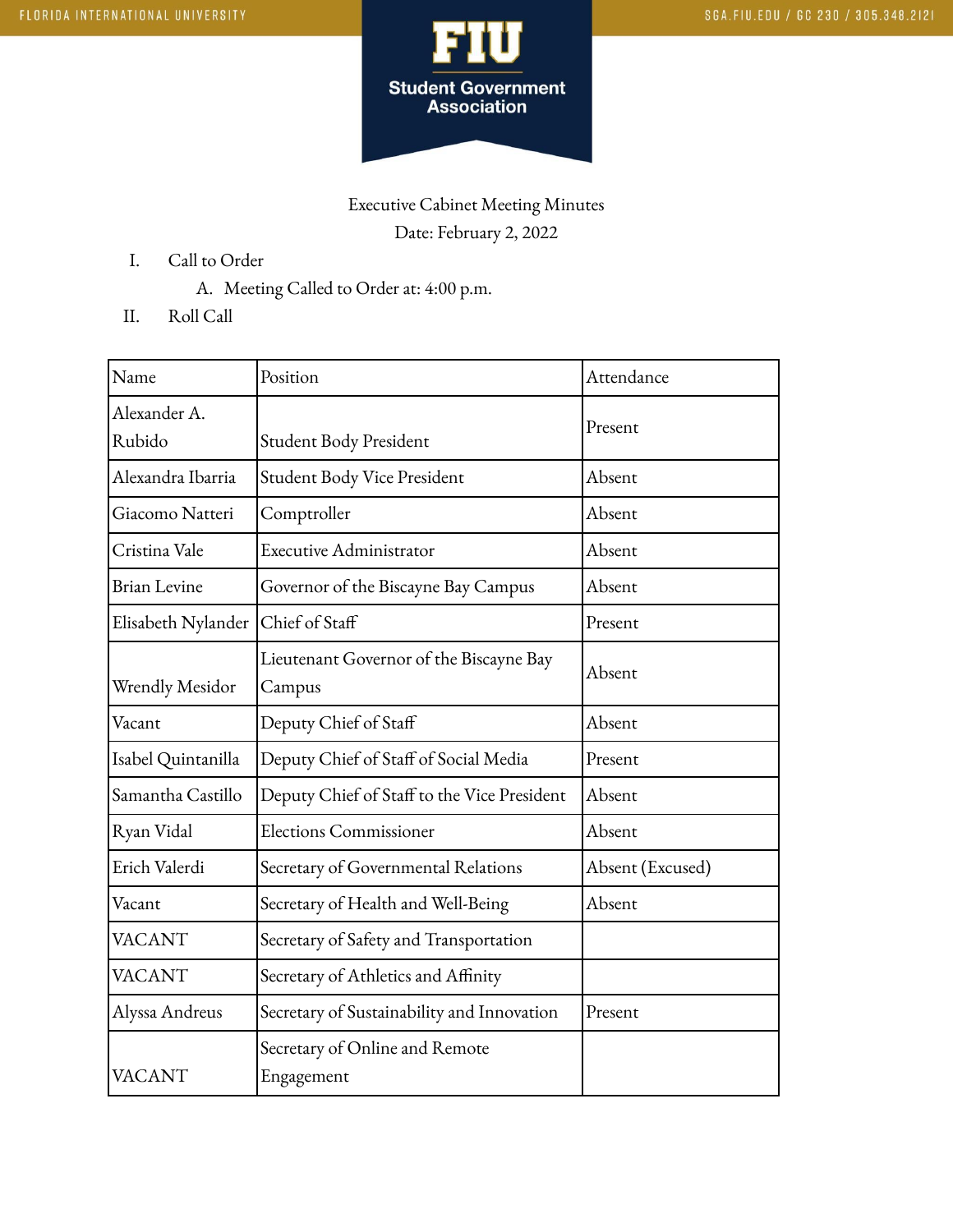| <b>VACANT</b>  | Secretary of Student Affairs                                         |         |
|----------------|----------------------------------------------------------------------|---------|
| VACANT         | Secretary of Veteran Affairs                                         |         |
| Mariam Ramirez | Secretary of Diversity and Inclusion                                 | Present |
| VACANT         | Staff Secretary of Environmental Resilience<br>and Green Initiatives |         |
| VACANT         | Staff Secretary of Social Justice and<br>Advocacy                    |         |
| <b>VACANT</b>  | Staff Secretary of Talent Recruitment and<br>Leadership Development  |         |
| VACANT         | Staff Secretary of Campus Engagement                                 |         |
| VACANT         | Staff Secretary of TBA                                               |         |
| <b>VACANT</b>  | Deputy Comptroller                                                   |         |
| Alexandra Abad | Director of Social Media and Strategic<br>Communications             | Absent  |
| VACANT         | Director of TBA                                                      |         |
| VACANT         | Director of TBA                                                      |         |
| VACANT         | Director of TBA                                                      |         |

## III. Reports

- A. Student Body President
- B. Student Body Vice President
- C. Comptroller
- D. Executive Administrator
- E. Governor of the Biscayne Bay Campus
- F. Chief of Staff
	- 1. Talahassee was a success!
	- 2. Lobbied for mental health telehealth
- G. Lieutenant Governor of the Biscayne Bay Campus
	- 1. Vacant
- H. Deputy Chief of Staff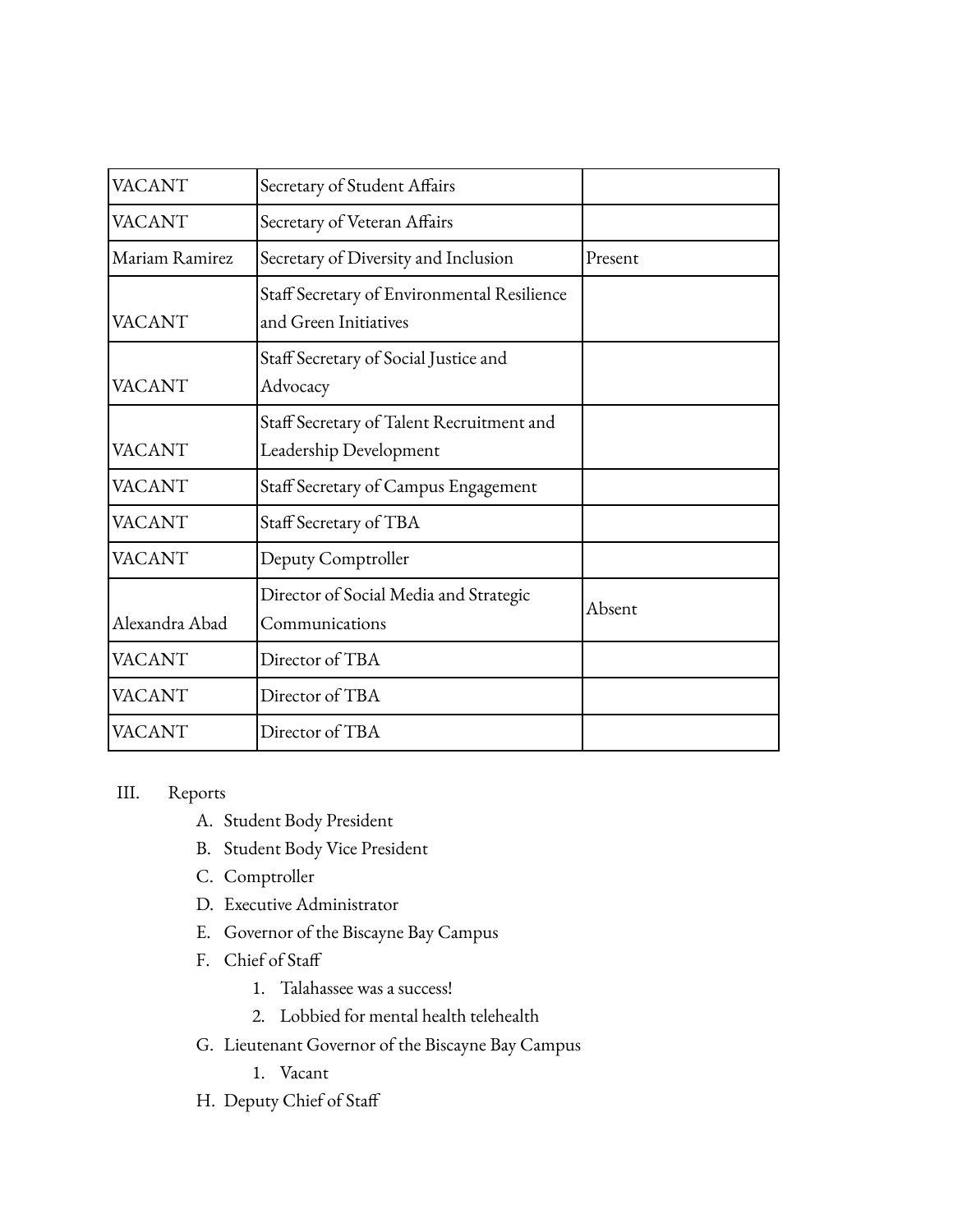- I. Deputy Chief of Staff of Social Media
- J. Deputy Chief of Staff to the Vice President
- K. Elections Commissioner
- L. Secretary of Governmental Relations
	- 1. Voted on two political party applications, one passed and one did not
- M. Secretary of Health and Well-Being
- N. Secretary of Safety and Transportation
	- 1. Vacant
- O. Secretary of Athletics and Affinity

1. Vacant

- P. Secretary of Sustainability and Innovation
- Q. Secretary of Online and Remote Engagement
- R. Secretary of Student Affairs
- S. Secretary of Veteran Affairs
	- 1. Vacant
- T. Secretary of Diversity and Inclusion
- U. Staff Secretary of Environmental Resilience and Green Initiatives
	- 1. March  $25<sup>th</sup>$  april  $1<sup>st</sup>$  or april  $8<sup>th</sup>$  are potential times for next environment resilience event
	- 2. Collaboration with BBC is extremely recommended
- V. Staff Secretary of Social Justice and Advocacy
	- 1. Contacted professor for Q&A for feminism seminar
		- a) Would Krista Schmidt, the former SGA president, be interested in attending?
- W. Staff Secretary of Talent Recruitment and Leadership Development
- X. Staff Secretary of Campus Engagement
- IV. Old Business

A.

V. New Business

A.

VI. Advisor Reports

A. Michelle

1.

B. Larissa